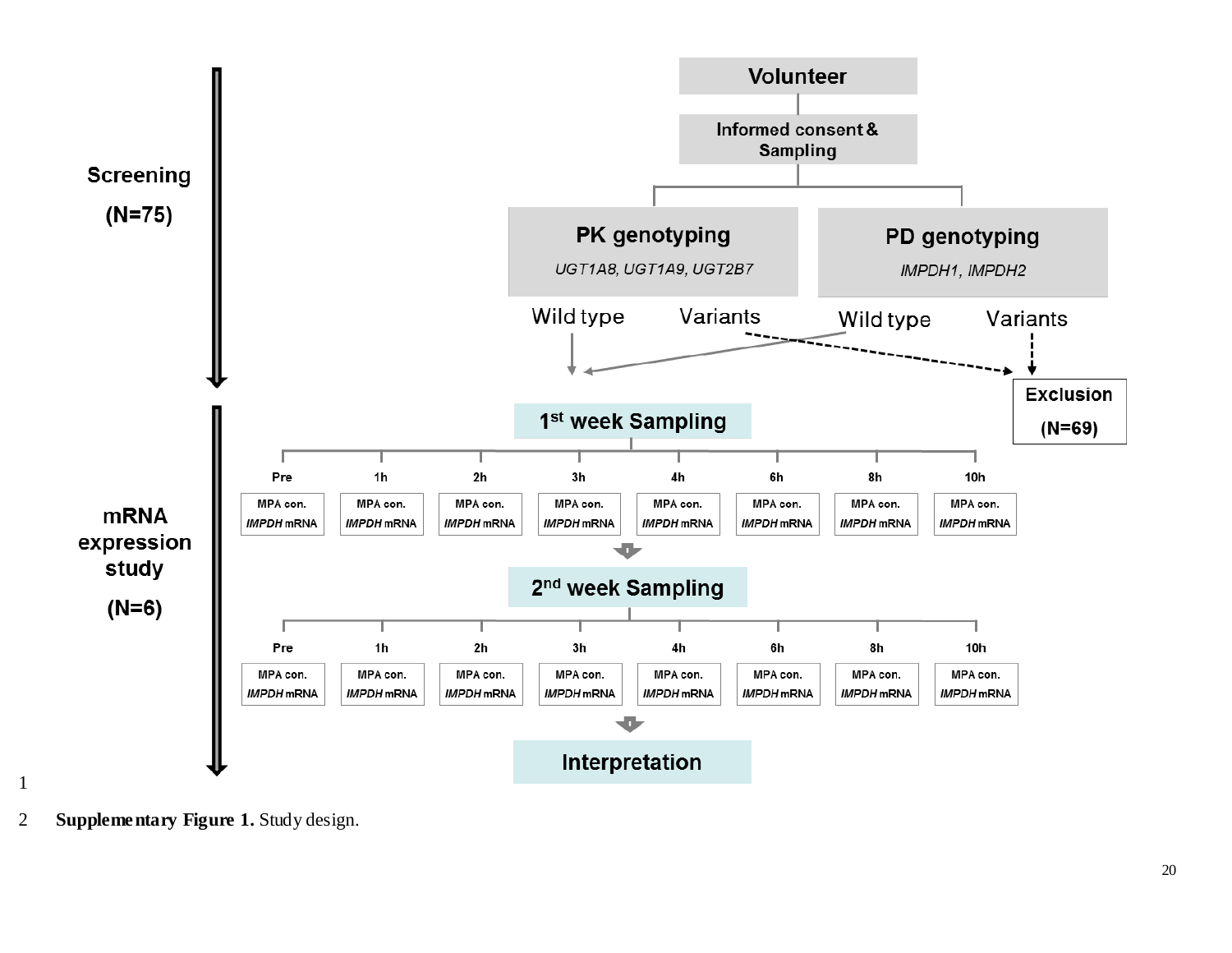|  | Gene          | <b>SNPs</b> | <b>Sequence Change</b>                                                                              | <b>Forward Primer</b> | <b>Reverse Primer</b>                                            | Reporter 1         | Reporter 2   |
|--|---------------|-------------|-----------------------------------------------------------------------------------------------------|-----------------------|------------------------------------------------------------------|--------------------|--------------|
|  |               |             |                                                                                                     |                       |                                                                  |                    |              |
|  | UGTIA8        | rs1042597   | NM_019076.4: c.518C>G                                                                               |                       | CCCTCCCCTCTGTGGT GGCACTGTGCACCTTCT TAGTGGCAAGCTATT TAGTGGCAACCTA |                    |              |
|  |               |             | $(*2)$                                                                                              | <b>CTT</b>            | <b>TCA</b>                                                       | $\mathbf C$        | <b>TTC</b>   |
|  | UGTIA9        | rs17868320  | NM_021027.2: c.-2152C>T TGATCTCAGCTCAATG TGCCTGTAATCCCAGCT AGAATCACTTGAAC AGAATCACTTAAA             |                       |                                                                  |                    |              |
|  |               |             |                                                                                                     | <b>CAACCT</b>         | <b>ACTCT</b>                                                     | CCGG               | <b>CCCGG</b> |
|  |               | rs72551330  | NM 021027.2: c.98T>C                                                                                |                       | AGGCAGGGAAGCTAC CCGACCTCATGGTGAAC CCCATCCGTGGGCAC TCCCATCCATGGG  |                    |              |
|  |               |             |                                                                                                     | <b>TGGTA</b>          | CA                                                               |                    | CAC          |
|  |               | rs6714486   | NM_021027.2: c.-275T>A                                                                              |                       | CTTCAAGGTCCAAAA GCCCTGTGCTGCAATGT ATAATTCTGCTACTA ATTCTGCTTCTAAA |                    |              |
|  |               |             |                                                                                                     | <b>GCATTGGTTA</b>     | $\mathbf T$                                                      | <b>AACTT</b>       | <b>CTT</b>   |
|  | UGT2B7        | rs7439366   | NM_001074.2: c.802T>C                                                                               |                       | CTGACGTATGGCTTAT TGGAGTCCTCCAACAA AGTGGATGAGGAAA AGAGTGGATAAGG   |                    |              |
|  |               |             | $(*2)$                                                                                              | <b>TCGAAACTC</b>      | <b>AATCAACAT</b>                                                 | <b>CT</b>          | <b>AAACT</b> |
|  | <b>IMPDH1</b> | rs2278293   | NM_000883.3:c.579+119G> GCCCTGCACTGCTAC AGGAGCCAGTGGGAAA TCCTCTCAGTAGAGC CCTCTCAGTGGAG              |                       |                                                                  |                    |              |
|  |               |             | $\mathbf{A}$                                                                                        | <b>ACT</b>            | <b>ATGAG</b>                                                     | <b>CT</b>          | <b>CCT</b>   |
|  |               | rs2278294   | NM_000883.3:c580-106G>A ATTTTCCCACTGGCTC CACAGGGAACAGAGGA AAGCCAGGATCCTC AGCCAGGACCCTC              |                       |                                                                  |                    |              |
|  |               |             |                                                                                                     | <b>CTCATC</b>         | <b>TGCA</b>                                                      | AG                 | AG           |
|  | <b>IMPDH2</b> | rs12143458  | NM_000884.2:c.787C>T                                                                                |                       | GCCCTGCACTGCTAC AGGAGCCAGTGGGAAA TCCTCTCAGTAGAGC CCTCTCAGTGGAG   |                    |              |
|  |               | 6           |                                                                                                     | <b>ACT</b>            | <b>ATGAG</b>                                                     | ${\cal C}{\cal T}$ | <b>CCT</b>   |
|  |               |             | rs11706052 NM_000884.2:c.819+10T>C GCAGCTGCCCCTATTG GGTGTGGATGTAGTGGT ACCTGTGTAGCAGCT CTGTGTGGCAGCT |                       |                                                                  |                    |              |
|  |               |             |                                                                                                     | $\mathbf C$           | <b>TTTGGT</b>                                                    | $\mathsf C$        | $\mathbf C$  |
|  |               | rs72639214  | NM_000884.2:c.98+93G>C TTCCGAGAGCCGCCT TGGCCAATTCCCGAAAC CCACGCGCACGCC CCCACGCCCACGC                |                       |                                                                  |                    |              |
|  |               |             | $(IVS1+93)$                                                                                         | <b>TG</b>             | <b>CT</b>                                                        |                    | $\mathsf{C}$ |
|  |               |             |                                                                                                     |                       |                                                                  |                    |              |

## 1 **Supplementary Table 1.** SNPs associated with MPA level and sequence information of primers and reporters for genotyping.